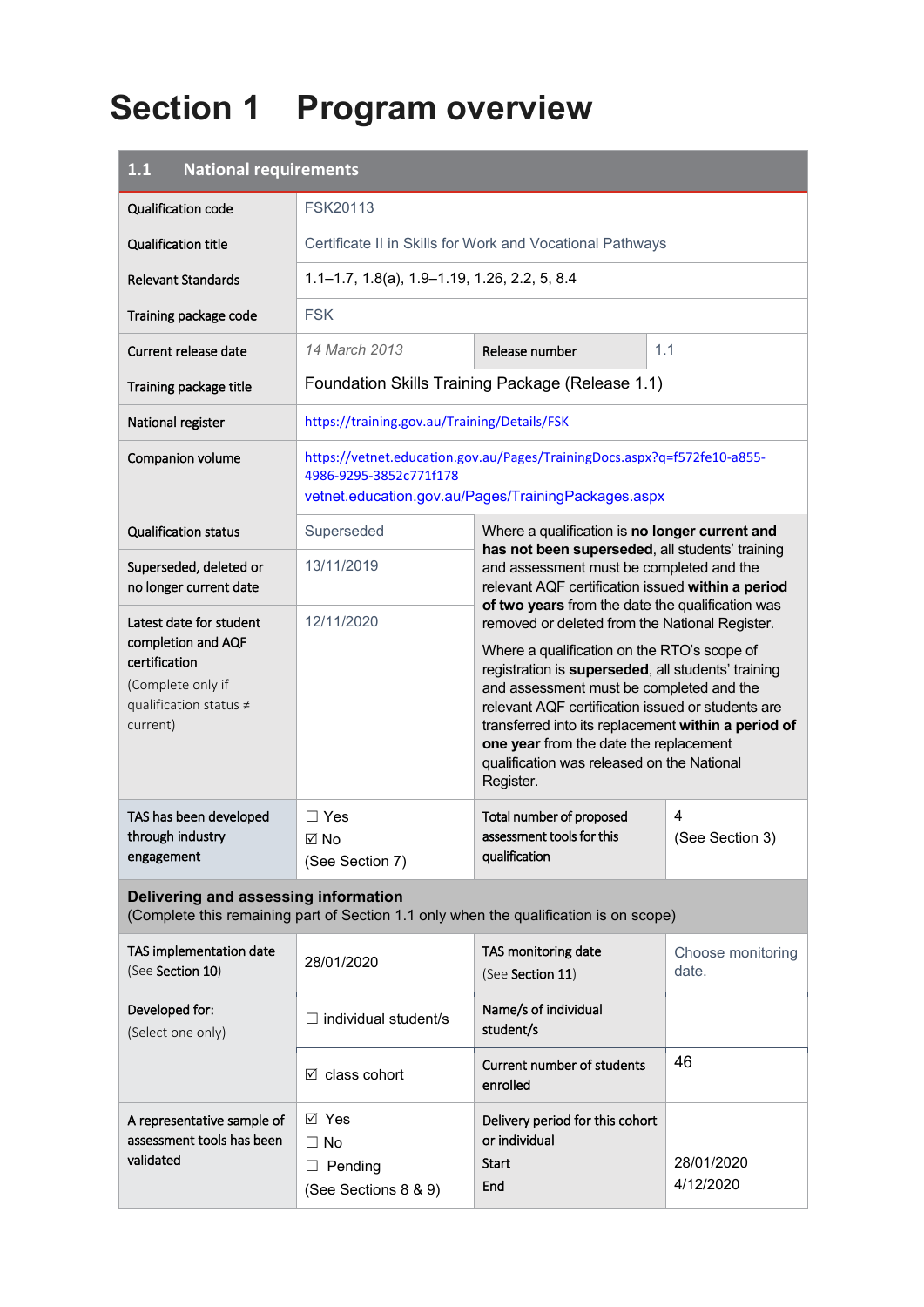| RTO's Assessment and/or | <b>Yes</b> | RTO has checked other        | ⊠ Yes |
|-------------------------|------------|------------------------------|-------|
| TAS policies and        | ⊠ No       | printed and electronic       | ר No  |
| procedures have been    |            | student information/data for |       |
| followed when           |            | compatibility with TAS       |       |
| implementing this TAS   |            |                              |       |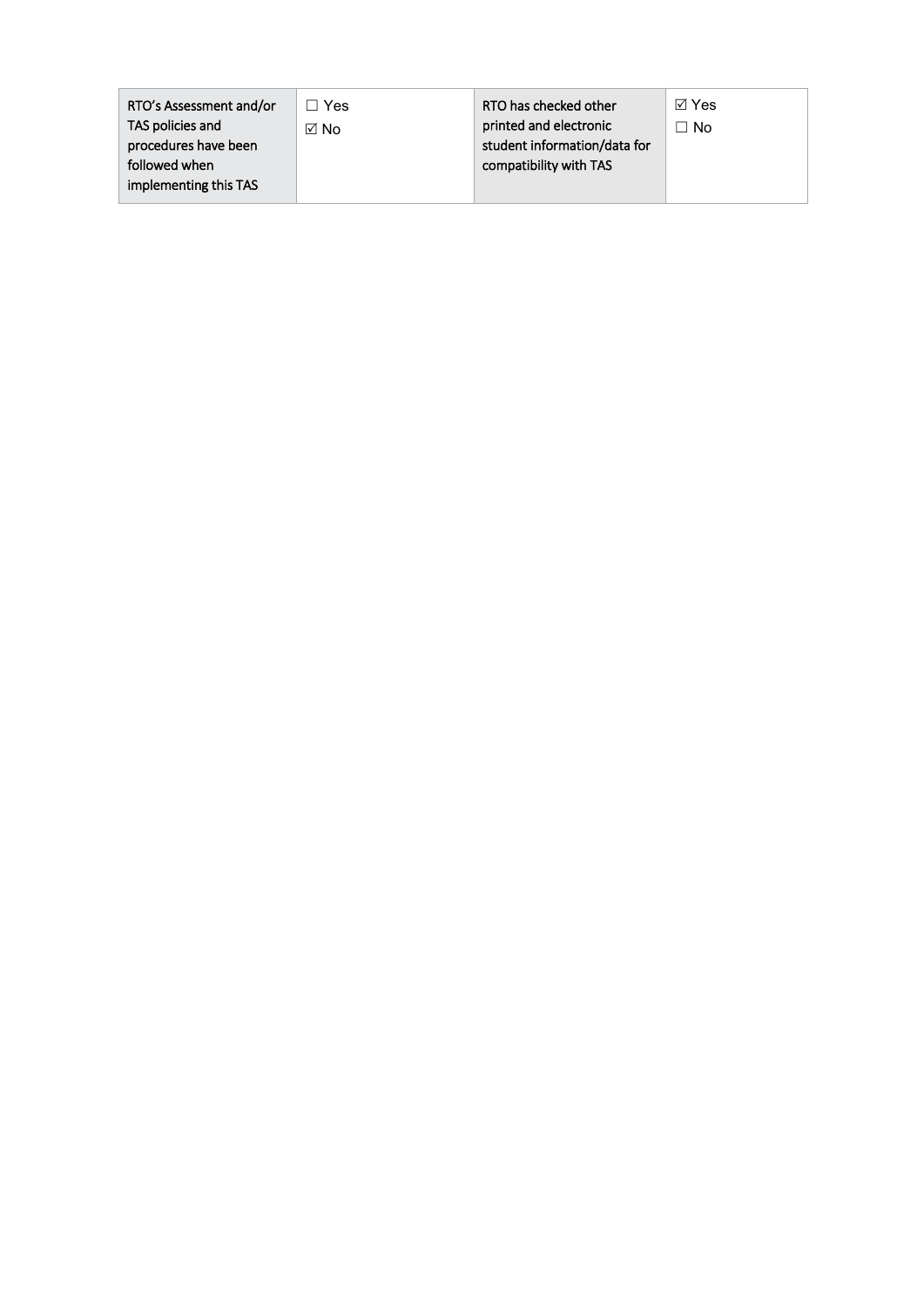| <b>Qualification</b><br>1.2                   |                                                                                                                                                                        |                             |  |  |
|-----------------------------------------------|------------------------------------------------------------------------------------------------------------------------------------------------------------------------|-----------------------------|--|--|
| Requirement                                   | Packaging rules                                                                                                                                                        | Confirmed by<br><b>RTOM</b> |  |  |
| Qualification<br>description and job<br>roles | This qualification is designed for individuals who require<br>further foundation skills development to prepare for<br>workforce entry or vocational training pathways. | ⊠ Yes<br>$\Box$ No          |  |  |
|                                               | It is suitable for individuals who require:                                                                                                                            |                             |  |  |
|                                               | a pathway to employment or vocational training                                                                                                                         |                             |  |  |
|                                               | reading, writing, numeracy, oral communication and<br>$\bullet$<br>learning skills at Australian Core Skills Framework<br>(ACSF) Level 3                               |                             |  |  |
|                                               | entry level digital literacy and employability skills<br>٠                                                                                                             |                             |  |  |
|                                               | a vocational training and employment plan.                                                                                                                             |                             |  |  |
| Packaging rules                               | https://training.gov.au/Training/Details/FSK20113                                                                                                                      | ⊠ Yes                       |  |  |
|                                               | Total number of units $= 14$                                                                                                                                           | $\Box$ No                   |  |  |
|                                               | 8 core units plus                                                                                                                                                      |                             |  |  |
|                                               | 6 elective units                                                                                                                                                       |                             |  |  |

| 1.3 | Delivery and assessment |  |
|-----|-------------------------|--|
|     |                         |  |

| Requirement                                                                       | Pre-enrolment information                                                                                                                                                                                                                                                                                                                                                                                                                                                                                                                                      | Confirmed by<br><b>RTOM</b> |
|-----------------------------------------------------------------------------------|----------------------------------------------------------------------------------------------------------------------------------------------------------------------------------------------------------------------------------------------------------------------------------------------------------------------------------------------------------------------------------------------------------------------------------------------------------------------------------------------------------------------------------------------------------------|-----------------------------|
| General entry<br>requirements<br>(Adjust as<br>appropriate)                       | General entry requirements for this program include the<br>student's agreement and ability to undertake the following:<br>• demonstrate evidence of language, literacy and numeracy<br>skills at the requisite ACSF level<br>• attend and participate in scheduled training and assessment<br>• participate in workplace tasks to employer expectations<br>• be able to work in an industry environment and handle industry<br>standard equipment<br>• comply with the RTO code of conduct requirements, directions<br>on work, and health and safety matters. | ⊠ Yes<br>⊟ No               |
| Specific entry and/or<br>completion<br>requirements<br>(Adjust as<br>appropriate) | Specific entry requirements exist $\Box$ Yes<br>⊠ No<br>Requirements to commence/complete some units within this<br>qualification:<br>Prior to enrolment the RTO has provided advice in print or<br>electronically to students on participation requirements and<br>application processes.<br>Π Yes M No                                                                                                                                                                                                                                                       | $\boxdot$ Yes<br>$\Box$ No  |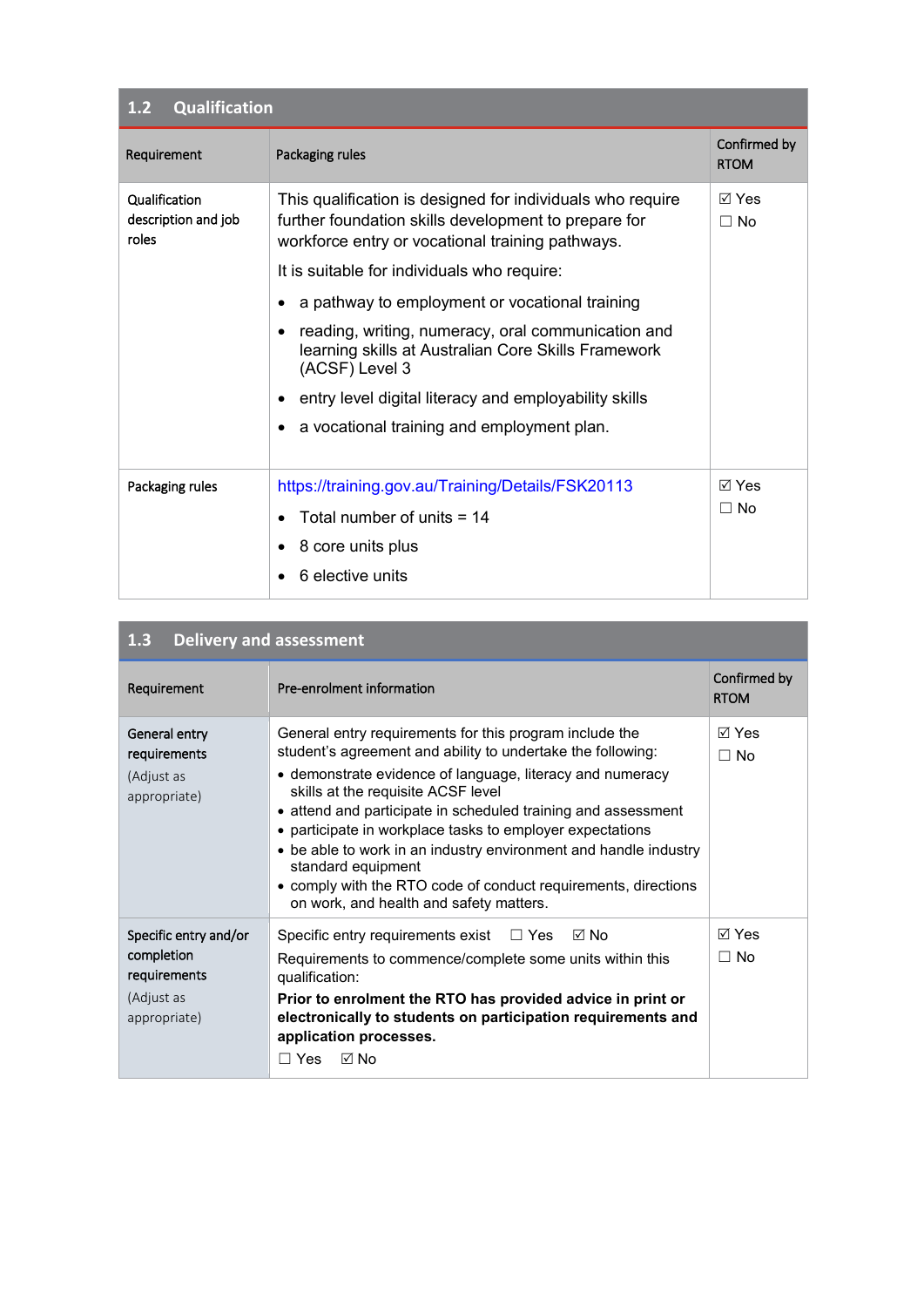#### **1.3 Delivery and assessment**

| Requirement                                                        | Pre-enrolment information                                                                                                                                                                                                                                                                                                                                                                                                                                                                                      |                                                                                                                                                                                                     | Confirmed by<br><b>RTOM</b>  |
|--------------------------------------------------------------------|----------------------------------------------------------------------------------------------------------------------------------------------------------------------------------------------------------------------------------------------------------------------------------------------------------------------------------------------------------------------------------------------------------------------------------------------------------------------------------------------------------------|-----------------------------------------------------------------------------------------------------------------------------------------------------------------------------------------------------|------------------------------|
| Access and reasonable<br>adjustments<br>(Adjust as<br>appropriate) | The RTO has advised students in print or electronically that<br>reasonable adjustments may be available.<br>When appropriate, reasonable adjustments will be applied by the<br>RTO to take into account the individual student's needs.<br>Reasonable adjustments may include:<br>• accessible class rooms<br>• note-taking support<br>• course material in<br>alternative formats —<br>electronic, large print<br>• use of laptop for<br>assessments<br>• an Auslan (Australian Sign<br>Language) interpreter | $\boxtimes$ Yes<br>$\Box$ No<br>• extra time or extensions for<br>assessments or alternative<br>assessment tasks<br>• ergonomic chair/desk<br>• use of assistive technology<br>• other adjustments. | ⊠ Yes<br>$\Box$ No           |
| Mode of delivery<br>(Adjust as<br>appropriate)                     | The mode of delivery includes any combination of the following:<br>• face-to-face in a simulated workplace environment for required<br>performance and knowledge evidence<br>• work experience in commercial work site - third party report<br>• online for some components of training for knowledge<br>evidence<br>• in a classroom ('off the job') for some components of training<br>for knowledge evidence.                                                                                               |                                                                                                                                                                                                     | $\boxtimes$ Yes<br>$\Box$ No |
| Delivery location<br>(Adjust as<br>appropriate)                    | Multiple delivery locations are<br>used.<br>$\boxtimes$ No<br>$\Box$ Yes<br>The delivery location is the<br>principal place of business of<br>the RTO.<br>Address: 106-130 Muchow<br>Rd, Waterford West QLD<br>4133.<br>Provide location details here for<br>each site if more than one site<br>is being used for training and<br>assessment.                                                                                                                                                                  | Locations of additional<br>campuses where training or<br>assessment services are<br>provided.                                                                                                       | $\boxtimes$ Yes<br>$\Box$ No |
| Program duration                                                   | Total program duration for<br>delivery and assessment is:<br>$\Box$ 6 months<br>⊠ 1 year<br>$\Box$ 2 years<br>$\Box$ 3 years<br>Other                                                                                                                                                                                                                                                                                                                                                                          | This means that after the<br>expiry of the program<br>duration, no further<br>assessment evidence will be<br>accepted and no further<br>training conducted.                                         | $\boxdot$ Yes<br>$\Box$ No   |
| Amount of training<br>and volume of<br>learning                    | The 'amount of training' relates to formal teaching and learning<br>activities.<br>The nominal amount of scheduled training for this program is:<br>$\boxtimes$ 110 hours<br>$\square$ 55 hours                                                                                                                                                                                                                                                                                                                | $\Box$ 220 hours<br>$\Box$ 330 hours                                                                                                                                                                | $\boxtimes$ Yes<br>$\Box$ No |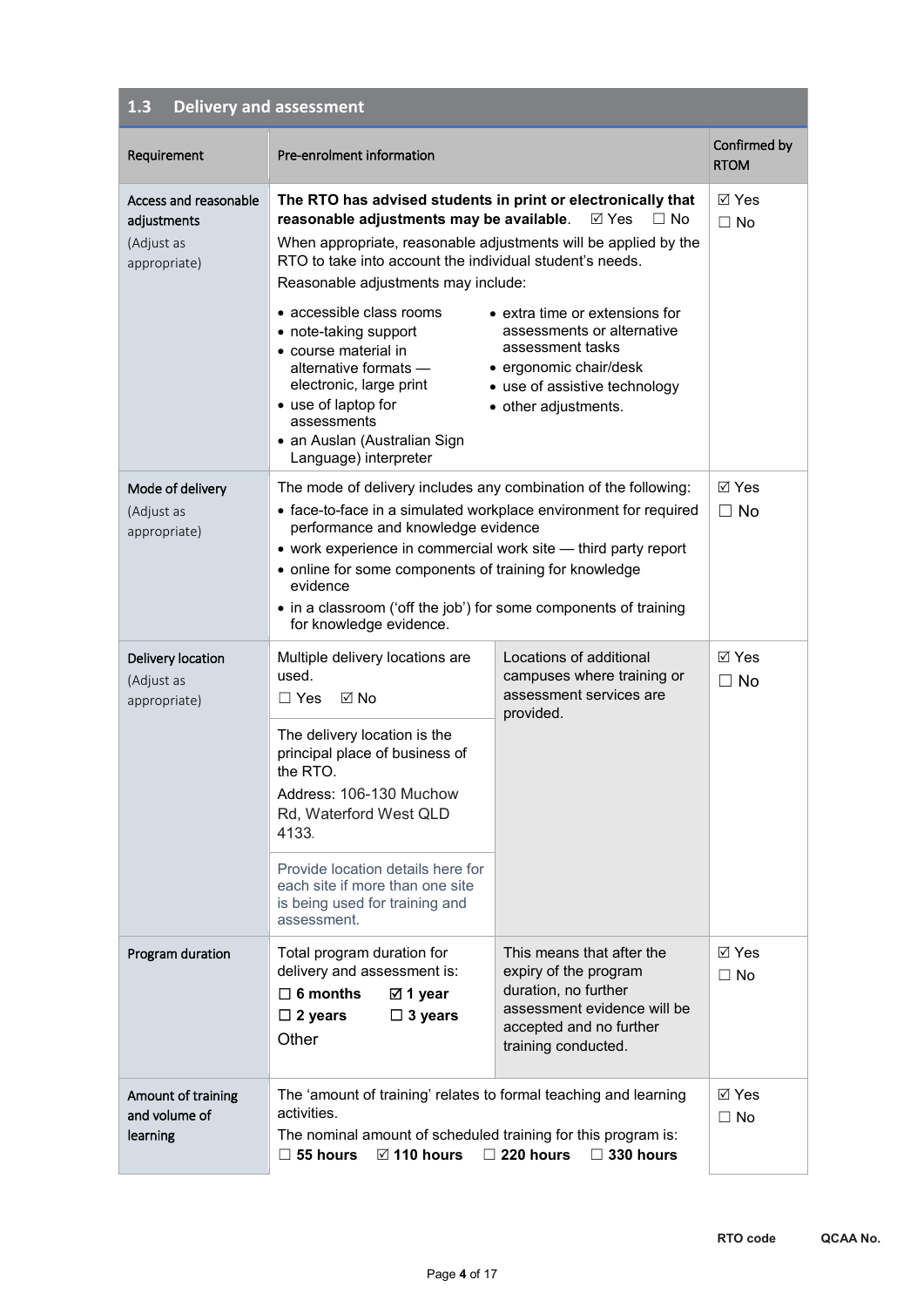### **1.3 Delivery and assessment**

| Requirement                                                    | Pre-enrolment information                                                                                                                                                                                                                                                                                                                                                                                                                                                                                                                                  |                                                              |                                                                                                                                                                            | Confirmed by<br><b>RTOM</b> |
|----------------------------------------------------------------|------------------------------------------------------------------------------------------------------------------------------------------------------------------------------------------------------------------------------------------------------------------------------------------------------------------------------------------------------------------------------------------------------------------------------------------------------------------------------------------------------------------------------------------------------------|--------------------------------------------------------------|----------------------------------------------------------------------------------------------------------------------------------------------------------------------------|-----------------------------|
|                                                                | The 'volume of learning' identifies the notional duration of all<br>activities required for the achievement of the learning outcomes<br>of this program.<br>The total volume of learning for this program is:<br>$\boxtimes$ 600-1200 hours (Certificate I and II)<br>$\Box$ 1200–2400 hours (Certificate III and IV)                                                                                                                                                                                                                                      |                                                              |                                                                                                                                                                            |                             |
| Learning resources                                             | There are sufficient learning resources, equipment and facilities<br>to:<br>• enable students to meet the requirements for each unit of<br>competency<br>• support the number of students undertaking the training and<br>assessment.                                                                                                                                                                                                                                                                                                                      |                                                              | <b>⊠</b> Yes<br>$\Box$ No                                                                                                                                                  |                             |
| Assessment resources<br>(Adjust as<br>appropriate)             | • Assessments will be formative and conducted so that skills,<br>knowledge and understanding may be demonstrated in the<br>simulated workplace environment. Assessment of knowledge<br>and skills will be integrated with assessment of their practical<br>application.<br>• Projects/tasks and work evidence will be progressively<br>gathered by the assessor for units of competency until<br>sufficient valid evidence is gathered to make assessment<br>decisions on competency. Evidence of skills and knowledge<br>will be gathered simultaneously. |                                                              |                                                                                                                                                                            | <b>⊠</b> Yes<br>$\Box$ No   |
| Evidence-gathering<br>conditions<br>(Adjust as<br>appropriate) | • Will be progressively gathered for groups of units<br>simultaneously.<br>• Methods will confirm consistency of performance over time<br>and in a range of workplace-relevant contexts, rather than a<br>single assessment event.<br>• Will be by observation of relevant tasks with questioning on<br>underpinning knowledge and, where applicable, training<br>journals and reviews of work products/folios and third party<br>reports.<br>• Will be done under the specific assessment conditions<br>required by the units.                            |                                                              | $\boxtimes$ Yes<br>$\Box$ No                                                                                                                                               |                             |
| Work placement<br>requirements<br>(Adjust as<br>appropriate)   | Work placement or experience is a requirement. $\Box$ Yes $\Box$ No<br>The RTO may require students to undertake work placement or<br>work experience. When this is the case, a summary of the<br>requirements will be recorded in Section 4 of the TAS. Students<br>have been advised in writing or electronically.                                                                                                                                                                                                                                       |                                                              | ⊠ Yes<br>$\Box$ No                                                                                                                                                         |                             |
| Third party<br>arrangements<br>(Adjust as appropriate)         | No services are<br>delivered on behalf<br>of the RTO.<br>Some services are<br>provided by a third                                                                                                                                                                                                                                                                                                                                                                                                                                                          | $\Box$ Yes<br>$\boxtimes$ No<br>$\Box$ Yes<br>$\boxtimes$ No | • 'Third party' means any party<br>that provides services on<br>behalf of the RTO, but does<br>not include a contract of<br>employment between an RTO<br>and its employee. | ⊠ Yes<br>$\Box$ No          |
|                                                                | party on behalf of<br>the RTO.                                                                                                                                                                                                                                                                                                                                                                                                                                                                                                                             |                                                              | • Where services are provided<br>on the RTO's behalf by a third                                                                                                            |                             |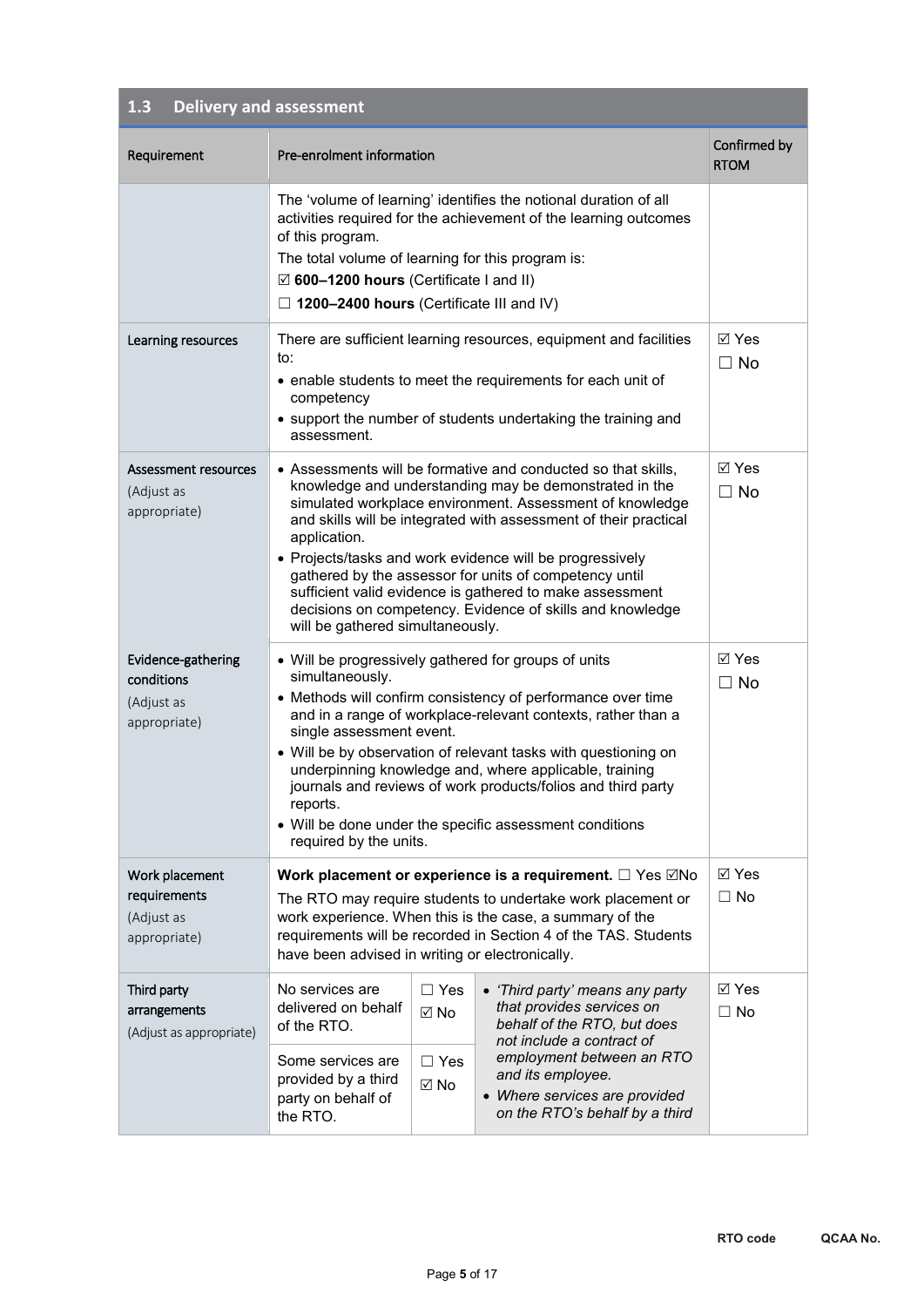#### **1.3 Delivery and assessment**

| Requirement                                | Pre-enrolment information                                                                                                                                                                                                                                                                                                                                                                                                                                                                                                                                                                                          |                    |                                                                                                                                                                                                                                                                                                                                                                                                                                                                                                                                                                                                                                                                     | Confirmed by<br><b>RTOM</b>  |
|--------------------------------------------|--------------------------------------------------------------------------------------------------------------------------------------------------------------------------------------------------------------------------------------------------------------------------------------------------------------------------------------------------------------------------------------------------------------------------------------------------------------------------------------------------------------------------------------------------------------------------------------------------------------------|--------------------|---------------------------------------------------------------------------------------------------------------------------------------------------------------------------------------------------------------------------------------------------------------------------------------------------------------------------------------------------------------------------------------------------------------------------------------------------------------------------------------------------------------------------------------------------------------------------------------------------------------------------------------------------------------------|------------------------------|
|                                            | QCAA has been<br>notified of the third<br>party arrangement.<br>Third party name<br>Third party RTO number<br>Third party phone number<br>Summary of services<br>provided in relation to<br>specific units of competency                                                                                                                                                                                                                                                                                                                                                                                           | $\Box$ Yes<br>⊠ No | party, the provision of those<br>services must include a written<br>agreement.<br>• The RTO must disclose to the<br>student the name and contact<br>details of any third party that<br>will provide training and/or<br>assessment, and related<br>educational and support<br>services to the student on the<br>RTO's behalf.<br>• When the RTO offers a<br>qualification on its scope to<br>students and in order to<br>achieve the qualification the<br>RTO requires students to<br>undertake training for one or<br>more units with a different<br>RTO, this is considered a third<br>party arrangement. Record the<br>RTO's details and<br>arrangements summary. |                              |
| <b>Educational and</b><br>support services | • Learners in this cohort are school students in Years 10 to 12.<br>The RTO will schedule supervised training and assessment<br>sessions based on the timetable. Students may negotiate<br>support in addition to scheduled hours to develop the required<br>skills and knowledge.<br>• Unmet educational needs of young persons aged 10-17 in the<br>juvenile justice system - school RTOs within youth detention<br>centres may deliver training and assessment to these students<br>even if not in detention.<br>The RTO delivers services to students in the juvenile justice<br>system.<br>$\Box$ Yes<br>ା No |                    | ⊠ Yes<br>$\Box$ No                                                                                                                                                                                                                                                                                                                                                                                                                                                                                                                                                                                                                                                  |                              |
| Early termination of<br>program            | assessors and is unable to deliver this program:<br>successfully completed units of competency<br>rata basis.                                                                                                                                                                                                                                                                                                                                                                                                                                                                                                      |                    | In the event that the RTO loses suitably qualified trainers and<br>• students will be issued with a Statement of Attainment for any<br>• any fees paid toward the program will be refunded on a pro                                                                                                                                                                                                                                                                                                                                                                                                                                                                 | $\boxtimes$ Yes<br>$\Box$ No |
|                                            | termination of the program.<br>⊠ No<br>$\Box$ Yes                                                                                                                                                                                                                                                                                                                                                                                                                                                                                                                                                                  |                    | The RTO has provided students with information in print or<br>electronically concerning arrangements in the event of early                                                                                                                                                                                                                                                                                                                                                                                                                                                                                                                                          | $\boxtimes$ Yes<br>$\Box$ No |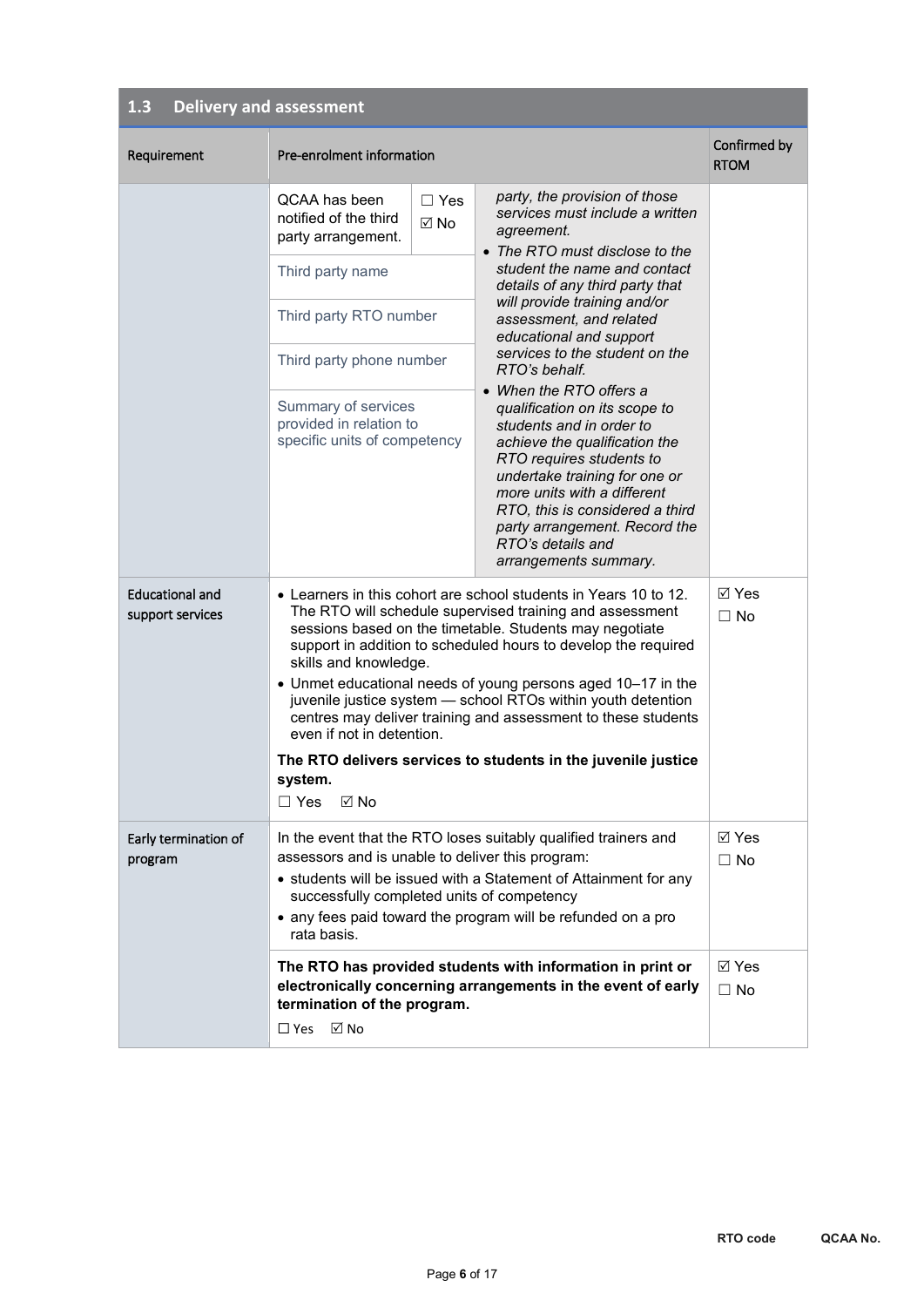| $1.\overline{3}$<br><b>Delivery and assessment</b> |                                                                                                                                                                                                                                                                                                                                                                                                                                                                                                                                                                                                                                                                                                                             |                             |  |  |
|----------------------------------------------------|-----------------------------------------------------------------------------------------------------------------------------------------------------------------------------------------------------------------------------------------------------------------------------------------------------------------------------------------------------------------------------------------------------------------------------------------------------------------------------------------------------------------------------------------------------------------------------------------------------------------------------------------------------------------------------------------------------------------------------|-----------------------------|--|--|
| Requirement                                        | Pre-enrolment information                                                                                                                                                                                                                                                                                                                                                                                                                                                                                                                                                                                                                                                                                                   | Confirmed by<br><b>RTOM</b> |  |  |
| Transition                                         | This qualification's status on TGA is current at the time of this<br>strategy's expected start date.<br>If this qualification is superseded with a new version before the<br>end of the expected duration of the program, then:<br>• if practical, students will complete training and assessment<br>and receive any appropriate certificates in the old qualification<br>within 12 months of the release of the new version<br>• if this is not practical, students will transition to the new<br>qualification within 12 months and complete their training and<br>assessment in the new version within the expected duration of<br>the program. Credit will be arranged for units completed and<br>deemed as equivalent. | ⊠ Yes<br>$\Box$ No          |  |  |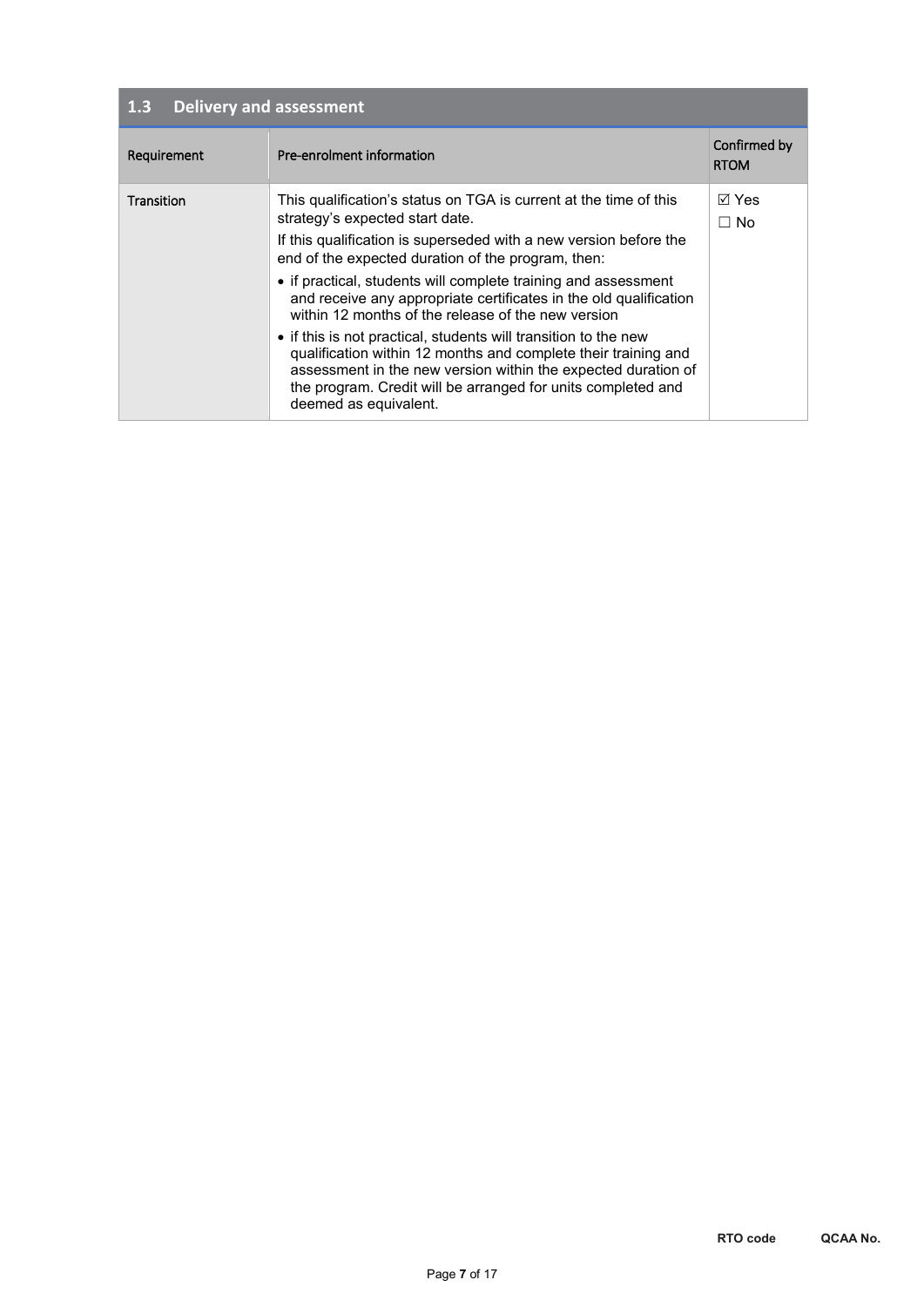| <b>Certification</b><br>1.4                            |                                                                                                                                                                                                                                                                                                                                                                                                                                                                                                                                                                                                               |                              |  |  |
|--------------------------------------------------------|---------------------------------------------------------------------------------------------------------------------------------------------------------------------------------------------------------------------------------------------------------------------------------------------------------------------------------------------------------------------------------------------------------------------------------------------------------------------------------------------------------------------------------------------------------------------------------------------------------------|------------------------------|--|--|
| Requirement                                            | Pre-enrolment information                                                                                                                                                                                                                                                                                                                                                                                                                                                                                                                                                                                     | Confirmed by<br><b>RTOM</b>  |  |  |
| Certificates and<br>Statements of<br>Attainment        | If a student is assessed as meeting the requirements of the<br>qualification, and all agreed fees the student owes to the RTO have<br>been paid, then within 30 calendar days* of all conditions being<br>met:<br>• an AQF certificate and record of results will be issued if the<br>qualification in which the learner is enrolled is complete<br>• a Statement of Attainment will be issued if the qualification in<br>which the learner is enrolled is partially complete.<br>* unless there is a written agreement with students and parents that<br>the RTO will issue certification on exit or request | ⊠ Yes<br>$\Box$ No           |  |  |
| Unique Student<br>Identifier (USI)                     | • The school RTO will not issue an AQF certificate, record of<br>results or Statement of Attainment to a student without having a<br>verified USI for that individual.<br>• The consequences of not providing the RTO with a USI have<br>been explained to the student.<br>• Each student's USI will be recorded by the RTO in SLIMS or<br>Student Management and reported to QCAA in the same year<br>that the certification was issued.                                                                                                                                                                     | <b>⊠</b> Yes<br>$\Box$ No    |  |  |
|                                                        | A student may access their training records and results (transcript)<br>using their online USI account. For more information, see<br>usi.gov.au/Students/pages/default.aspx                                                                                                                                                                                                                                                                                                                                                                                                                                   | $\boxtimes$ Yes<br>$\Box$ No |  |  |
| Credit<br>arrangements                                 | Transitioning from an old version to a new version of a<br>training product<br>If the National Register (training.gov.au) deems a superseded unit<br>of competency to be equivalent to its replacement, students may<br>claim credit for a successfully completed superseded unit.                                                                                                                                                                                                                                                                                                                            | <b>⊠</b> Yes<br>$\Box$ No    |  |  |
|                                                        | If a student already holds a unit of competency<br>If a student has a Statement of Attainment for a unit of competency<br>and it has the same code as a unit of competency making up this<br>program, the student may make a claim for a credit transfer.                                                                                                                                                                                                                                                                                                                                                     | <b>⊠</b> Yes<br>$\Box$ No    |  |  |
| Recognition of prior<br>learning (RPL)<br>arrangements | Students may request recognition of prior learning (RPL)<br>assessment.<br>Students are advised of the opportunity to apply for RPL and, if<br>requested, will be provided with an RPL document allowing them to<br>provide verifiable details of prior learning. The evidence will be<br>assessed for currency and against requirements of the units of<br>competency, and an amended program strategy will be prepared,<br>taking into account the student's prior learning.                                                                                                                                | $\boxtimes$ Yes<br>$\Box$ No |  |  |
|                                                        | The RTO has advised students in print or electronically of RPL<br>⊠ Yes<br>$\Box$ No<br>arrangements.                                                                                                                                                                                                                                                                                                                                                                                                                                                                                                         | ⊠ Yes<br>$\Box$ No           |  |  |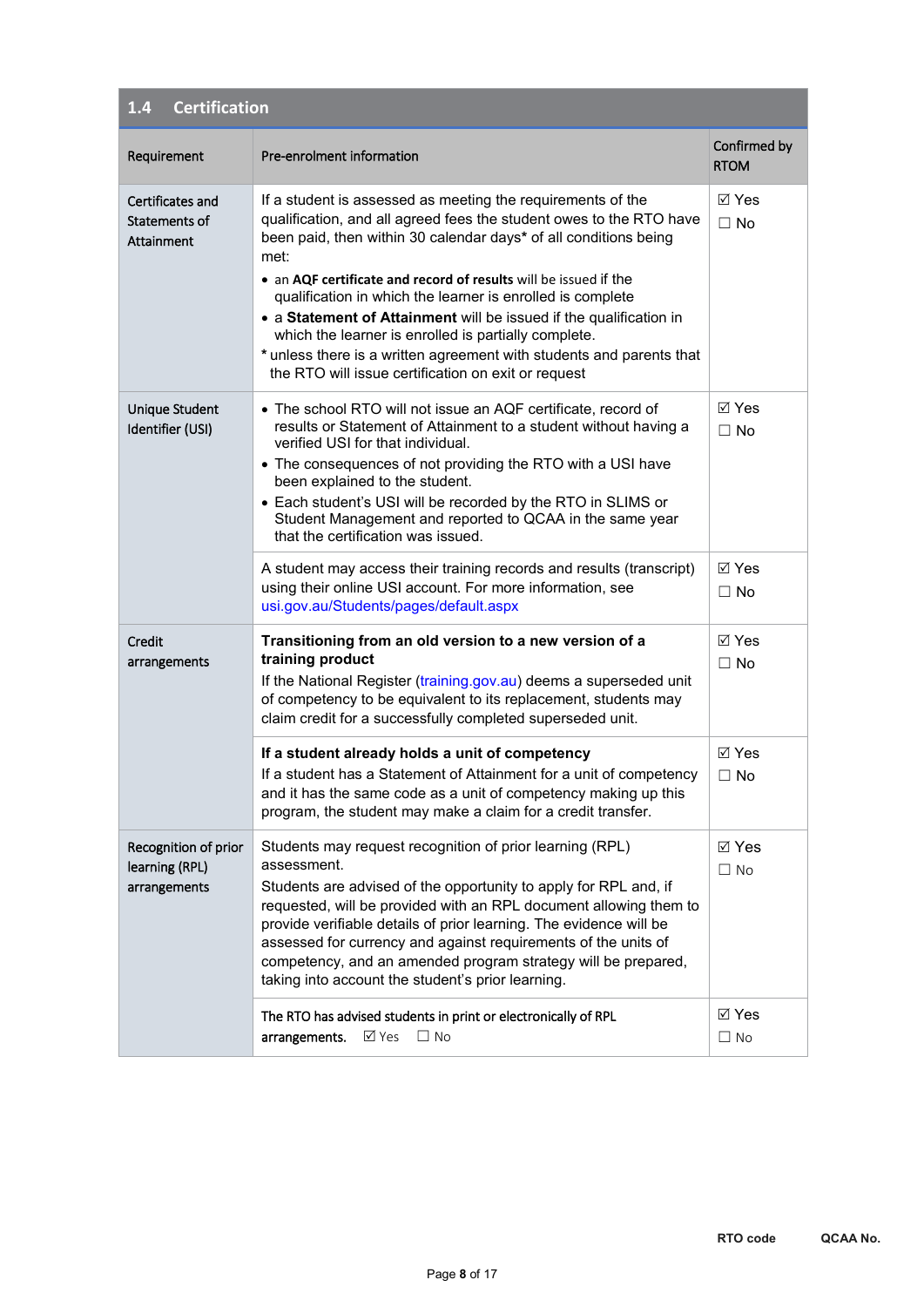| <b>Certification</b><br>1.4                                     |                                                                                                                                                                                                                                                                                                                                                                                                                                                                                                                                                                                               |                                                                                                                                                                                                                                                                                                                                                                                                                                                                                                                                                                                                                                                               |                             |  |
|-----------------------------------------------------------------|-----------------------------------------------------------------------------------------------------------------------------------------------------------------------------------------------------------------------------------------------------------------------------------------------------------------------------------------------------------------------------------------------------------------------------------------------------------------------------------------------------------------------------------------------------------------------------------------------|---------------------------------------------------------------------------------------------------------------------------------------------------------------------------------------------------------------------------------------------------------------------------------------------------------------------------------------------------------------------------------------------------------------------------------------------------------------------------------------------------------------------------------------------------------------------------------------------------------------------------------------------------------------|-----------------------------|--|
| Requirement                                                     | Pre-enrolment information                                                                                                                                                                                                                                                                                                                                                                                                                                                                                                                                                                     |                                                                                                                                                                                                                                                                                                                                                                                                                                                                                                                                                                                                                                                               | Confirmed by<br><b>RTOM</b> |  |
| Reissuing of<br>Certificates and<br>Statements of<br>Attainment | The RTO maintains an<br>auditable-quality register of all<br>AQF qualifications (including<br>Statements of Attainment)<br>issued and authorised to<br>issue.<br>The register contains<br>sufficient information to<br>identify correctly the holder of<br>the qualification, the AQF<br>qualification by its full title,<br>and date of issue/award/<br>conferral.<br>The RTO has a policy that<br>permits the replacement of<br>certification documentation<br>and maintains responsibility<br>for authentication and<br>verification of any<br>replacement certification<br>documentation. | The Standards require compliance<br>with the AQF Register and<br>Issuance policies. All RTOs will:<br>• maintain an auditable-quality<br>register of AQF qualifications<br>issued (including Statements of<br>Attainment) containing sufficient<br>information to identify correctly<br>- the holder of the qualification<br>- the AQF qualification by its full<br>title<br>- date of issue/award/conferral<br>• have a policy that permits<br>replacement of certification<br>documentation<br>be responsible for authentication<br>$\bullet$<br>and verification of any<br>replacement certification<br>documentation.<br>See www.aqf.edu.au/aqf-policies. | ା Yes<br>$\Box$ No          |  |
|                                                                 | <b>AOF</b> certification.<br>$\Box$ Yes                                                                                                                                                                                                                                                                                                                                                                                                                                                                                                                                                       | The RTO has advised students either in print or electronically<br>about arrangements and fees related to obtaining replacement<br>$\Box$ No                                                                                                                                                                                                                                                                                                                                                                                                                                                                                                                   | <b>⊠</b> Yes<br>$\Box$ No   |  |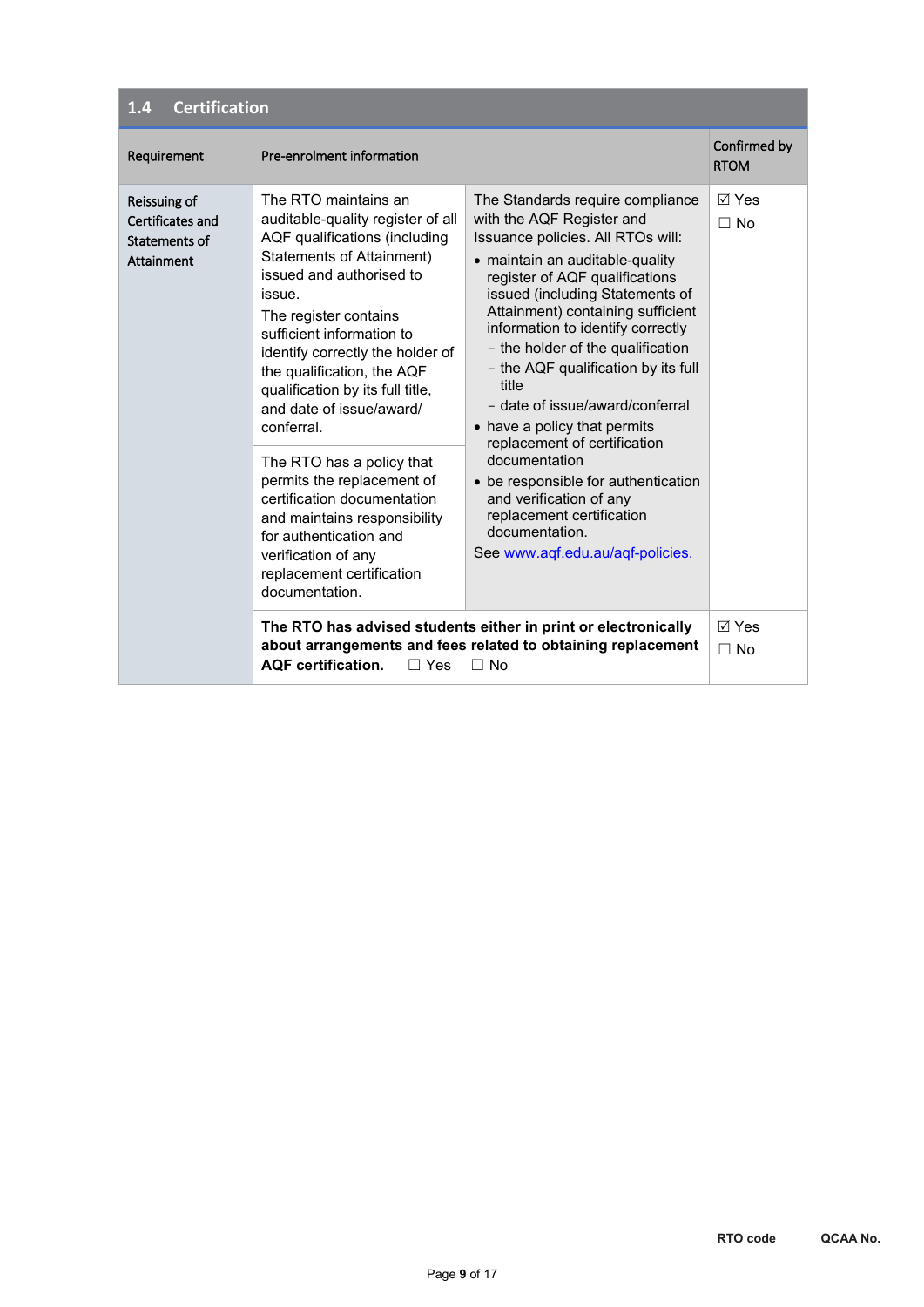| <b>Reporting</b><br>1.5                                |                                                                                                                                                                                                                                                                                                                                                                                                                                                                                                                                                                                                                                                                                                                                                                                                                                                                                                                                                                                                                                                                                                                                                                                                 |                              |
|--------------------------------------------------------|-------------------------------------------------------------------------------------------------------------------------------------------------------------------------------------------------------------------------------------------------------------------------------------------------------------------------------------------------------------------------------------------------------------------------------------------------------------------------------------------------------------------------------------------------------------------------------------------------------------------------------------------------------------------------------------------------------------------------------------------------------------------------------------------------------------------------------------------------------------------------------------------------------------------------------------------------------------------------------------------------------------------------------------------------------------------------------------------------------------------------------------------------------------------------------------------------|------------------------------|
| Requirement                                            | Pre-enrolment information                                                                                                                                                                                                                                                                                                                                                                                                                                                                                                                                                                                                                                                                                                                                                                                                                                                                                                                                                                                                                                                                                                                                                                       | Confirmed by<br><b>RTOM</b>  |
| <b>Recording results</b><br>(Adjust as<br>appropriate) | • Evidence-gathering tools are used to make decisions about a<br>student's progress toward competency.<br>• The interim outcome descriptors of 'Satisfactory' or<br>'Unsatisfactory' will be used on students' projects and evidence<br>documents.<br>• Students may continue to submit evidence until they exit the<br>program or the end of the program's duration period.<br>• Assessor may determine final outcomes for units of competency<br>at any time, but only after sufficient valid evidence has been<br>gathered and assessed and any pre-requisite units have been<br>successfully completed.<br>• RTO management will record final outcomes (usually using the<br>descriptors Competent, Not Competent, Credit Transfer,<br>Superseded or Withdrawn) in Student Data Capture System<br>(SDCS) or Student Management software approved by QCAA.<br>• All final outcomes must be entered into a QCAA approved<br>software program before the end of the last term of the VET<br>program or immediately after a student exits the program.<br>• RTO management reports student enrolment data to QCAA<br>within the first term of the student's commencement of the VET<br>program. | ⊠ Yes<br>$\Box$ No           |
| <b>Student profiles</b><br>(Adjust as<br>appropriate)  | • Student profiles are updated by the assessor and are accessible<br>to students on request.<br>• Assessors update the profile to confirm an individual student's<br>submission of evidence and record interim and final outcomes.<br>• RTO management uses final outcomes recorded in student<br>profiles to update SDCS, Student Management and/or SLIMS.                                                                                                                                                                                                                                                                                                                                                                                                                                                                                                                                                                                                                                                                                                                                                                                                                                     | $\boxtimes$ Yes<br>$\Box$ No |
| Projects and<br>evidence-gathering<br>instruments      | • All assessment activities, including projects and evidence-<br>gathering tools, are identified by a code and listed in this<br>document.<br>• A mapping document provides evidence of how assessment<br>activities, projects and evidence-gathering tools meet the<br>requirements for each unit of competency.                                                                                                                                                                                                                                                                                                                                                                                                                                                                                                                                                                                                                                                                                                                                                                                                                                                                               | ⊠ Yes<br>$\Box$ No           |
| Data privacy and<br>reporting                          | The RTO has provided students with information in print or<br>electronically concerning privacy, use of personal data and<br>reporting. ⊠ Yes<br>$\Box$ No<br>• students are informed that personal information will be<br>collected and reported on their behalf<br>• student declarations and consent of the RTO's privacy notice<br>are retained (for 2018 only)                                                                                                                                                                                                                                                                                                                                                                                                                                                                                                                                                                                                                                                                                                                                                                                                                             | ⊠ Yes<br>$\Box$ No           |
| Use of personal<br>email address                       | The RTO has provided students with information in print or<br>electronically concerning use of personal email addresses on<br>assessment materials and evidence. ⊠ Yes<br>$\Box$ No<br>• Agreed email addresses provide the same acknowledgment as a<br>signature<br>• The RTO has recorded students' and assessors' email<br>addresses                                                                                                                                                                                                                                                                                                                                                                                                                                                                                                                                                                                                                                                                                                                                                                                                                                                         | $\boxtimes$ Yes<br>$\Box$ No |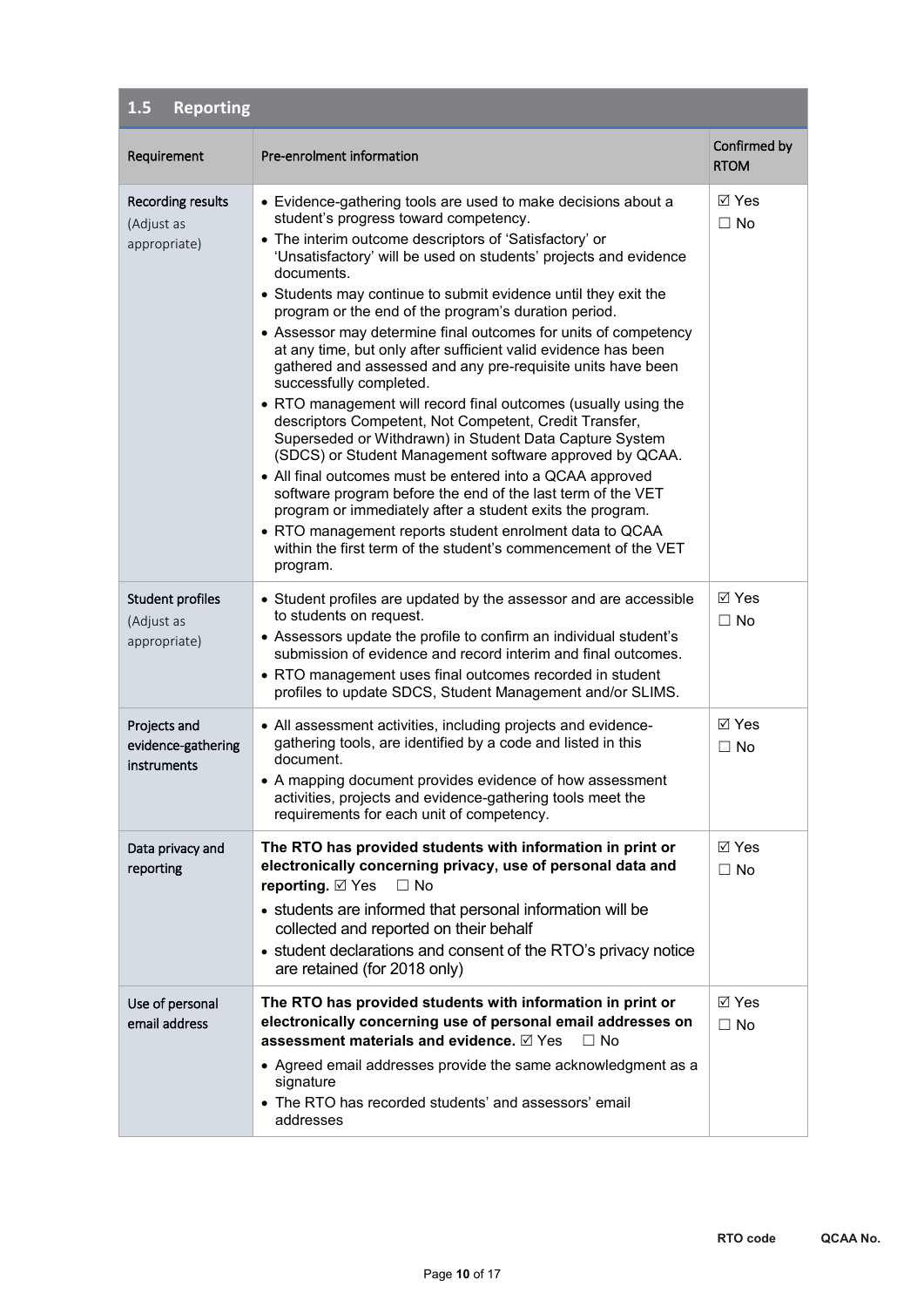| <b>Reporting</b><br>1.5                       |                                                                                                                                                                                                                                                                                                                                                                                                                                    |                             |  |  |  |
|-----------------------------------------------|------------------------------------------------------------------------------------------------------------------------------------------------------------------------------------------------------------------------------------------------------------------------------------------------------------------------------------------------------------------------------------------------------------------------------------|-----------------------------|--|--|--|
| Requirement                                   | Pre-enrolment information                                                                                                                                                                                                                                                                                                                                                                                                          | Confirmed by<br><b>RTOM</b> |  |  |  |
| Complaints                                    | The RTO has advised students either in print or electronically<br>that complaints received by the RTO will be acknowledged in<br>writing and finalised as soon as practicable. <b>Ø</b> Yes<br>$\Box$ No<br>• A complaint may be involving the conduct of the RTO's officers,<br>students or third-party service providers of the RTO.<br>• Any RTO officer may receive a complaint verbally, in writing or<br>electronically      | $\boxdot$ Yes<br>$\Box$ No  |  |  |  |
| Appeals                                       | The RTO has advised students either in print or electronically<br>that all appeals received by the RTO will be acknowledged in<br>writing and finalised as soon as practicable.<br>⊠ Yes<br>$\Box$ No<br>• There are two types of appeals that can be lodged:<br>- appeal of final assessment decision<br>- appeal of any other RTO decision.<br>• Appeals must be submitted to the RTO in writing using the RTO's<br>appeal form. | $\boxdot$ Yes<br>$\Box$ No  |  |  |  |
| Publicly availability<br>(Adjust as required) | The complaints and appeals policy and procedure may be<br>accessed via the publicly accessible school RTO website.<br>For more information, see:<br>https://marsdenshs.eq.edu.au/curriculum/vocational-education                                                                                                                                                                                                                   | $\boxdot$ Yes<br>$\Box$ No  |  |  |  |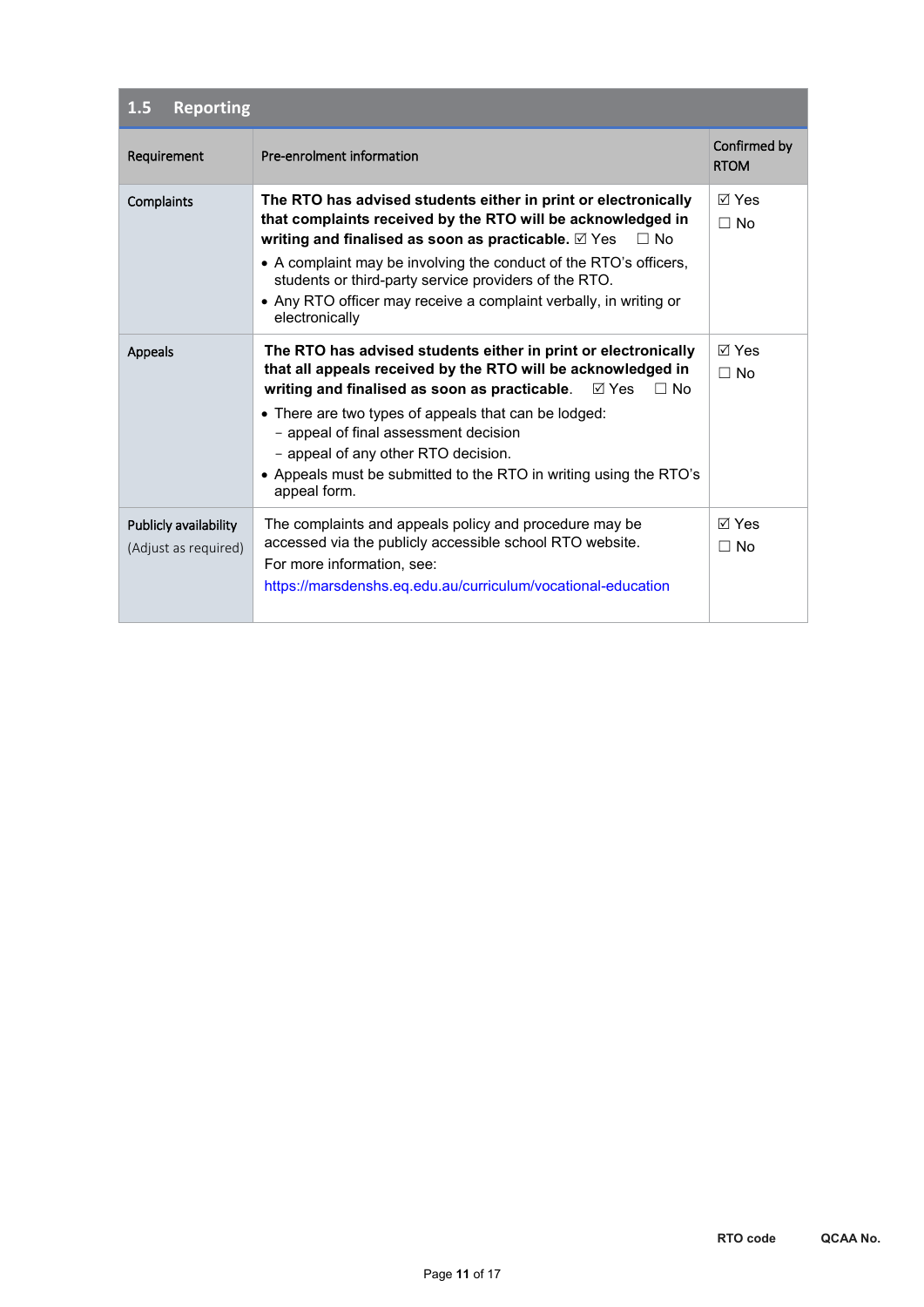# **Section 2 Core and elective components**

List the units that are going to be delivered and assessed as part of this strategy. Engage with industry to confirm the relevance of elective units selected, and record this in Section 7.

#### **Relevant Standards:** 1.1, 1.2, 1.4, 1.7, 1.8(a), 1.12, 3.5, Schedule 5

**Note:** A prerequisite unit may be delivered through an integrated approach with the secondary unit — it does not have to be fully completed before starting the secondary unit. However, to satisfy formal requirements, the prerequisite unit must be signed off prior to the secondary unit.

| Core and elective units being offered<br>2.1                                                       |                          |                                 |
|----------------------------------------------------------------------------------------------------|--------------------------|---------------------------------|
| Enter the unit code and title<br>Hyperlink to unit on TGA is recommended                           | Unit type                | Pre-requisite<br>unit required? |
| FSKDIG03 Use digital technology for routine workplace tasks                                        | Core Unit                | $\Box$                          |
| FSKLRG09 Use strategies to respond to routine workplace<br>problems                                | Core Unit                |                                 |
| FSKLRG11 Use routine strategies for work-related learning                                          | Core Unit                | П                               |
| FSKNUM14 Calculate with whole numbers and familiar<br>fractions, decimals and percentages for work | <b>Core Unit</b>         |                                 |
| FSKNUM15 Estimate, measure and calculate routine metric<br>measurements for work                   | Core Unit                | П                               |
| FSKOCM07 Interact effectively with others at work                                                  | Core Unit                | П                               |
| FSKRDG10 Read and respond to routine workplace<br>information                                      | Core Unit                | П                               |
| FSKWTG09 Write routine workplace texts                                                             | Core Unit                | П                               |
| BSBCMM201 - Communicate in the workplace                                                           | <b>Imported Elective</b> | П                               |
| BSBIND201 - Work effectively in a business environment                                             | <b>Imported Elective</b> | $\perp$                         |
| BSBWHS201 - Contribute to health and safety of self and<br>others                                  | <b>Imported Elective</b> | $\mathsf{L}$                    |
| FSKLRG10 - Use routine strategies for career planning                                              | <b>Listed Elective</b>   | $\Box$                          |
| FSKOCM06 - Use oral communication skills to participate in<br>workplace teams                      | <b>Listed Elective</b>   | $\mathsf{L}$                    |
| FSKRDG09 - Read and respond to routine standard<br>operating procedures                            | <b>Listed Elective</b>   |                                 |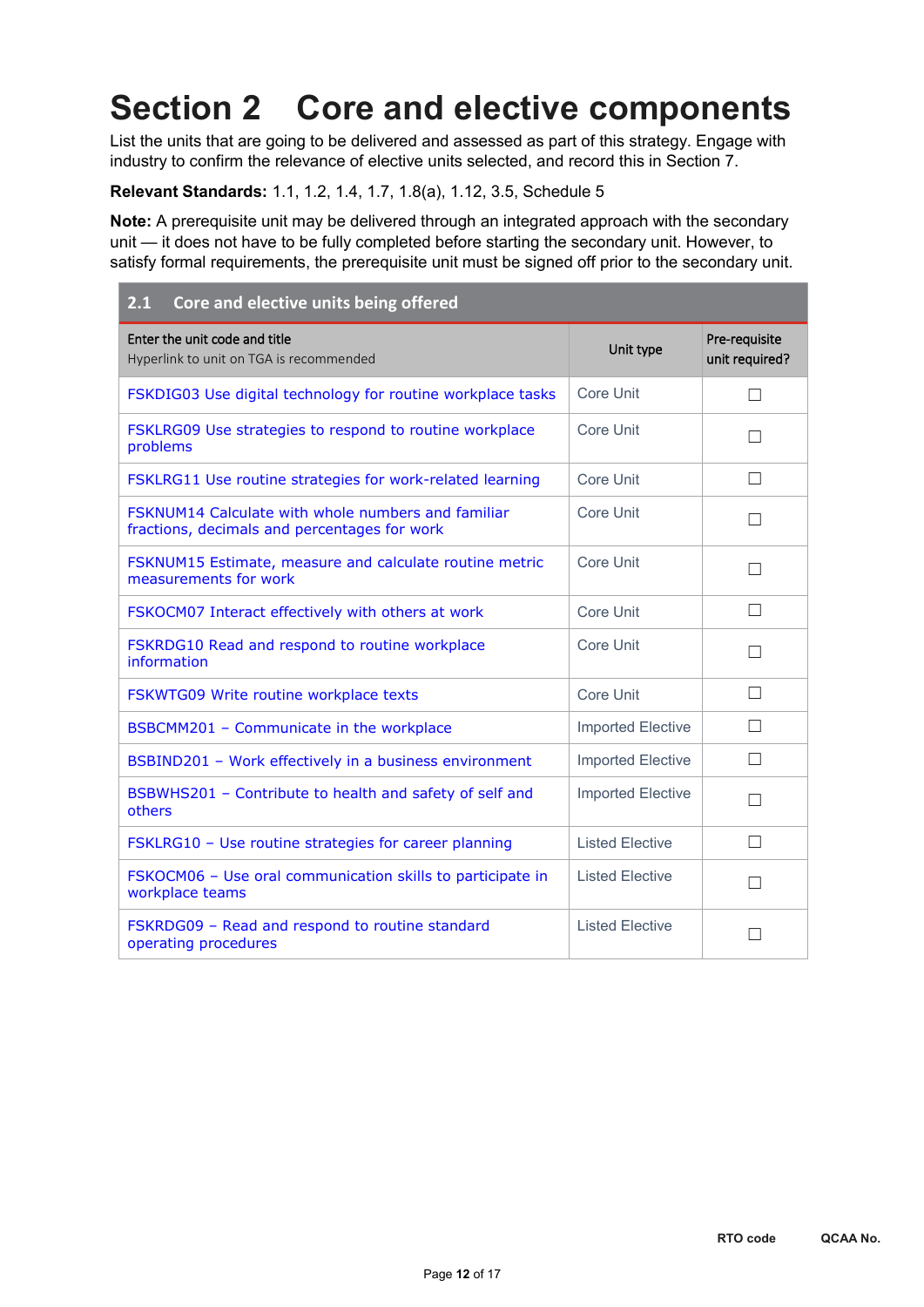#### **2.2 Optional units and flexibility**

If there are options regarding choice of electives, explain these here. Include comments on flexibility and fairness considerations for the cohort and/or individuals.

For example, if there are more units listed here than required by the packaging rules, explain the options available to students and any RPL or credit transfer options.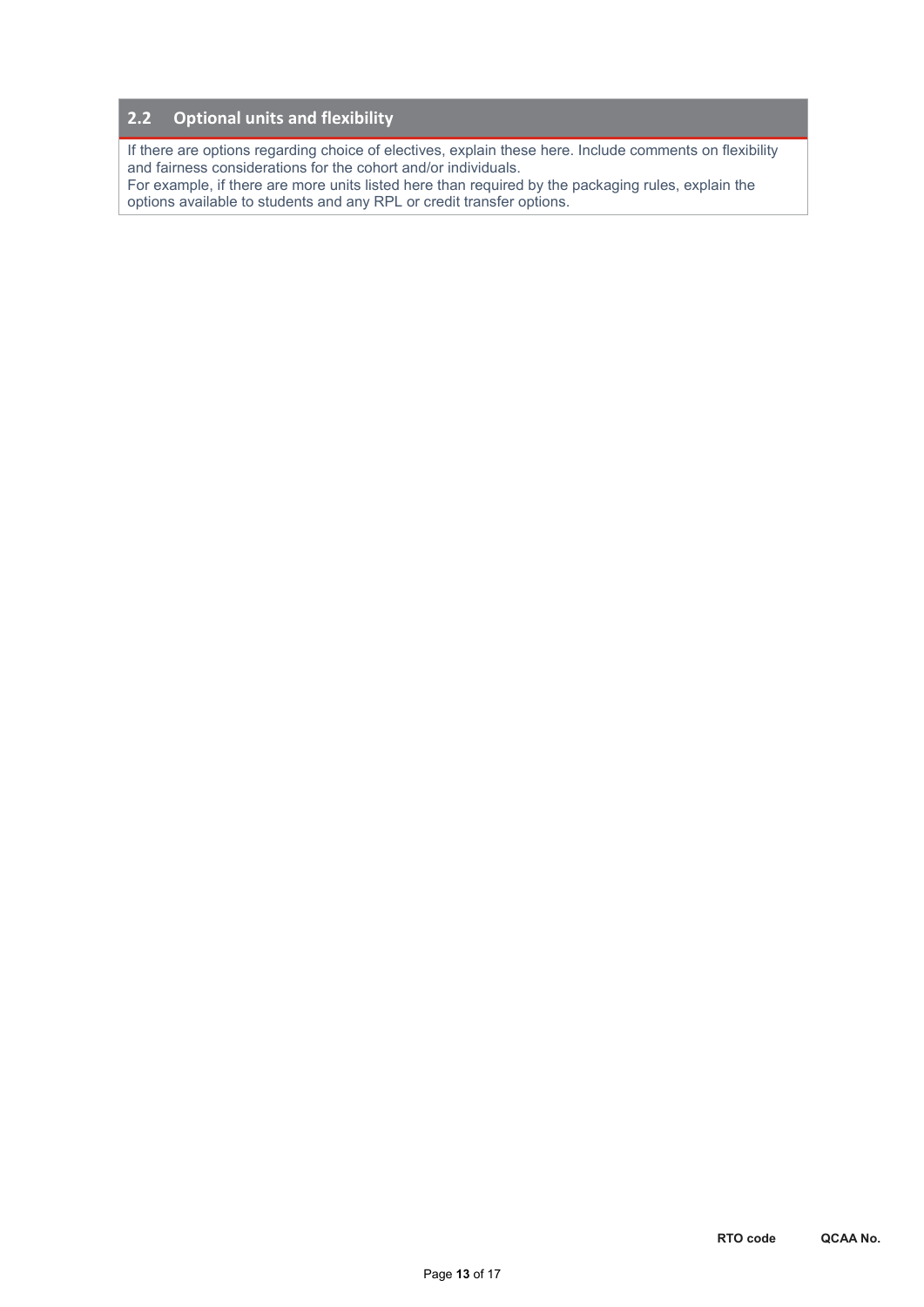# **Section 3 Program assessment details**

**Relevant Standards:** 1.1, 1.2, 1.3(c), 1.8, 2.1, 2.2, 5.2

Use this section to record an outline of the proposed learning program for this qualification. Provide a brief summary of each intended assessment activity, its duration and the units it is fully or partially drawn from, and list the evidence-gathering tools to be used. Detailed mapping does not have to be recorded here. Update this section as you improve or change the program. Engage with industry to confirm the program's relevance and briefly summarise this in Section 7.

Before you start developing assessment tools, consider how learning and assessment are usually integrated, with assessment evidence being collected and feedback provided to the student throughout the learning and assessment process. Holistic training and assessment brings together a number of units of competency — relevant to the industry sector, workplace and job role — into a cluster (group) that reflects actual workplace practices. Any units that relate to a job function can be combined, and assessment tools designed to gather evidence in an efficient and effective assessment process. Industry sees this approach as realistic and essential for both delivery and assessment.

## **3.1 Developing assessment tools**

Use these six steps to develop your assessment tools.

- 1. Read through the units of competency making up the qualification to understand all their requirements. Make notes on any specific requirements like foundation skills not explicit in the performance criteria, assessment conditions, and performance frequencies and knowledge evidence.
- 2. Develop and document a series of assessment activities that reflect the performance and knowledge demonstrated by a competent person in this industry. In the document describe the context of the activities and include clear and comprehensive instructions to the trainer, assessor and student. A casual reader of the activity document should easily identify what has to be done, when, where and to what standard.

Summarise each of these assessment activities in Section 3.4.

- 3. Develop a set of evidence-gathering tools for each assessment activity. Include instructions to the assessor and student on how they are to be used. All assessment techniques basically fall into the following categories:
	- direct observations of student activity
	- questions written, online or direct (verbal)
	- reviews of things a student produces (e.g. project work, folios, artefacts, online materials, services).

In addition, there may be third party written reports.

List these assessment tools in Section 3.4.

4. Develop a single mapping or benchmarking tool to establish validity for all assessment tools identified in this TAS. It will indicate the relationship between the requirements of the unit/s of competency, the activities and evidence gathered.

Record the unit/s for which partial or complete evidence will be gathered in Section 3.4.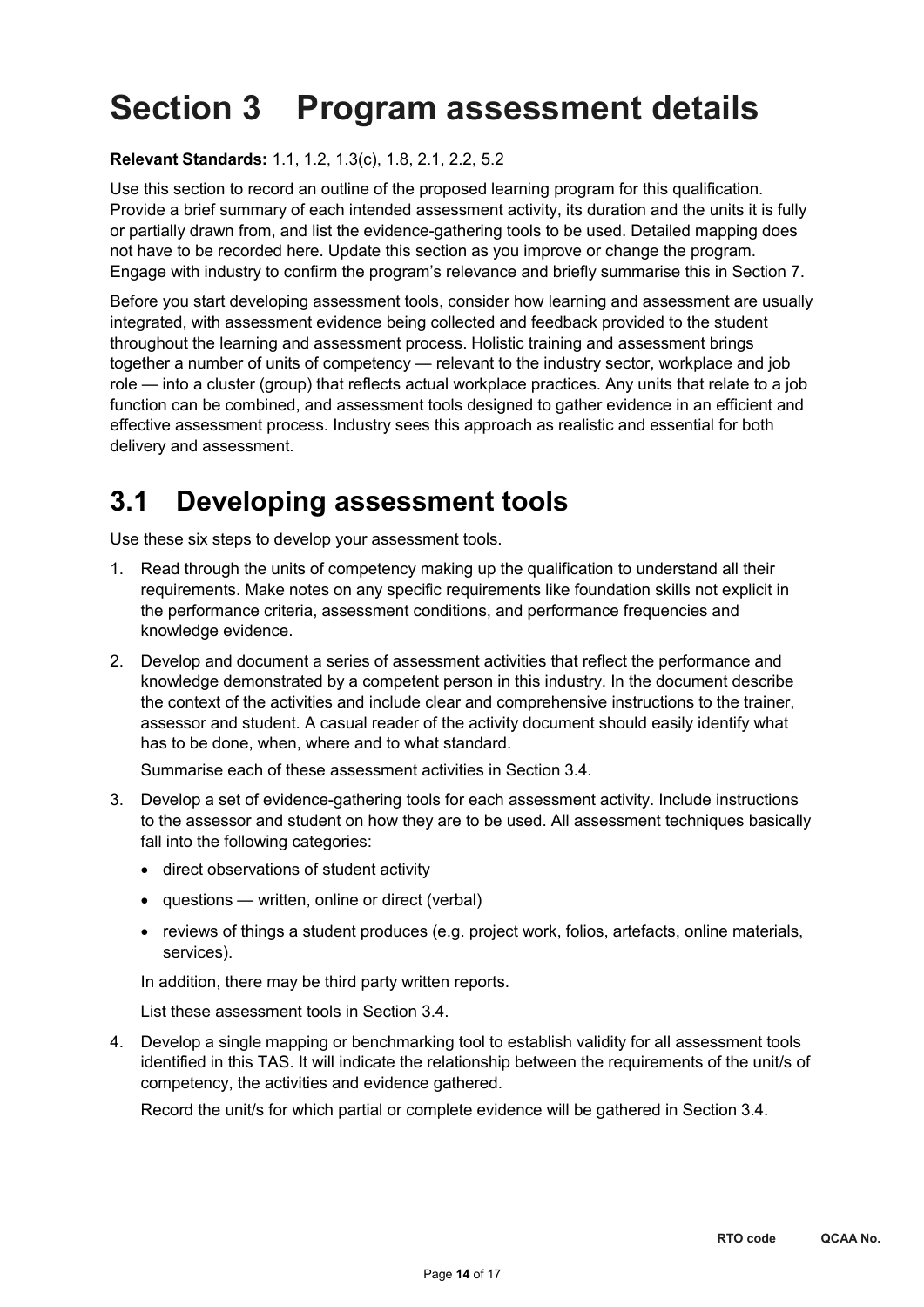- 5. Develop a student profile. Each student must have their own profile that has provision to record outcomes for units of competency. As a minimum the profile must include:
	- student and assessor identification
	- dates or date ranges for completions
	- all units of competency the student is enrolled in, including title and code of qualification
	- a relevant final outcome on exit, e.g. Competent, Not Competent, Credit Transfer, Recognition of Prior Learning (RPL), Withdrawn
	- name of RTO
	- student year level.

You may optionally include a relevant interim outcome while gathering evidence, e.g. sufficient/insufficient or satisfactory/unsatisfactory.

The final outcome is used when updating student management records. Outcomes are recorded toward the end of the program when the assessor is satisfied there is enough valid evidence.

6. When this qualification is due for validation, ensure that Section 8 is completed and the assessment tools, including the mapping tool, are available for validators.

## **3.2 Student work**

The assessment tools may not result in the production of tangible student work. This should not concern validators or assessors. Competency-based assessment is substantially reliant on direct observation and questioning evidence being gathered while an assessment task is being undertaken.

The principle of validity includes the requirement that assessment of knowledge and skills is integrated with their practical application. Assessment by practical application results in assessment tools that produce both tangible and intangible evidence of students' skills and knowledge. Observations and direct questions do not produce tangible evidence, whereas products, artefacts and folios do. Assessment tools producing both types of evidence should be validated.

For both types of evidence, validators must analyse the decision-making rules. The decisionmaking rules are the lists of observations, acceptable answers and product/artefact/folio specifications used by the assessors to make judgments on evidence that is seen, heard or produced.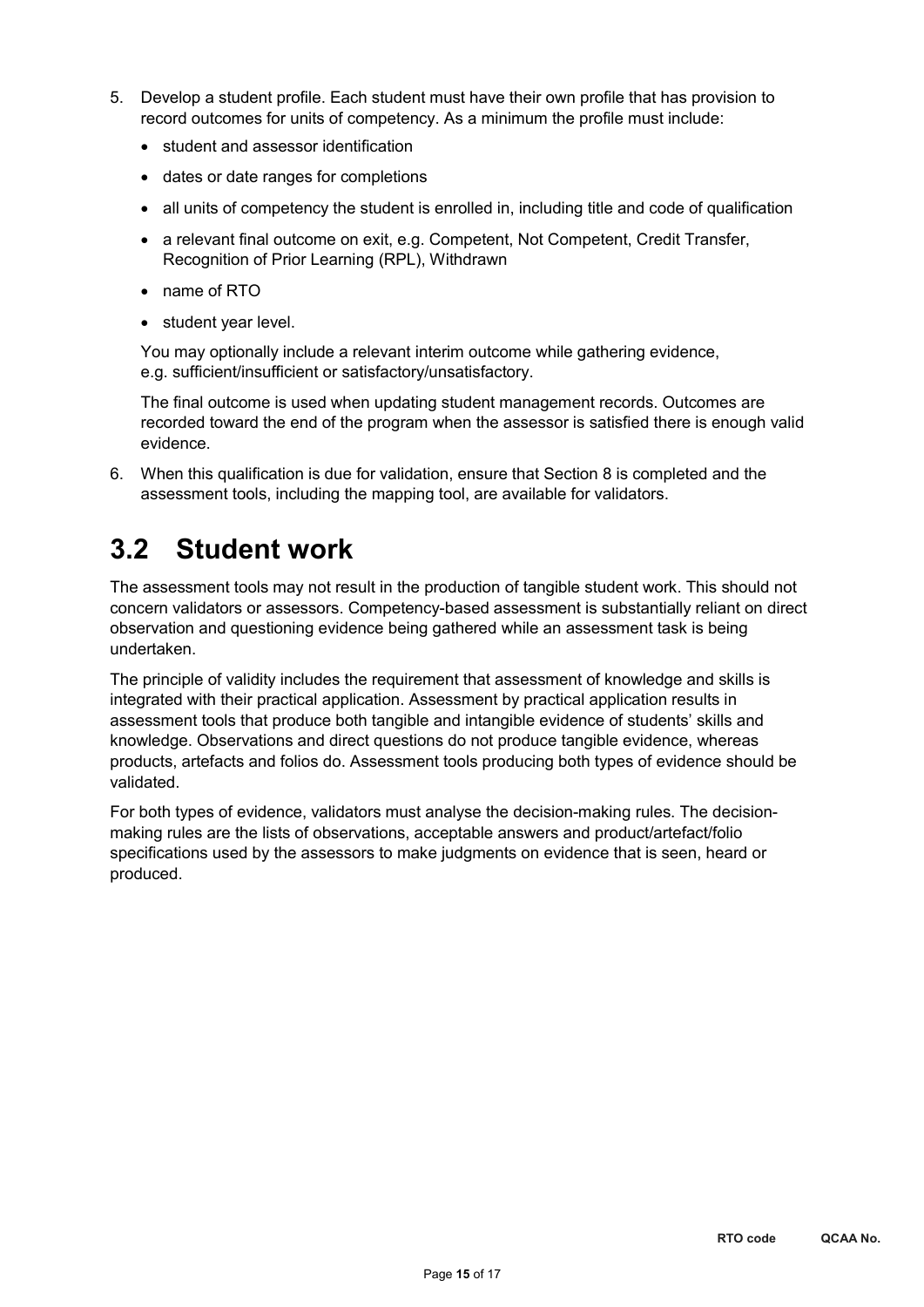## **3.4 Program details**

| 3.4<br><b>Program details</b>                                                                                                                                                                                                                                                                        |                        |                                                                                                                                                                               |                                            |                                                     |                 |                           |
|------------------------------------------------------------------------------------------------------------------------------------------------------------------------------------------------------------------------------------------------------------------------------------------------------|------------------------|-------------------------------------------------------------------------------------------------------------------------------------------------------------------------------|--------------------------------------------|-----------------------------------------------------|-----------------|---------------------------|
| Cluster 1                                                                                                                                                                                                                                                                                            | FSK_c1_Career-Planning |                                                                                                                                                                               |                                            |                                                     |                 |                           |
| <b>Estimated</b><br>duration                                                                                                                                                                                                                                                                         | 10 weeks               | <b>Outcome</b><br>$\boxtimes$ Interim $\boxtimes$ Final<br>type                                                                                                               |                                            | Assessment tools mapped on<br>separate document     |                 | $\boxtimes$ Yes $\Box$ No |
| <b>Assessment activity</b>                                                                                                                                                                                                                                                                           |                        | Unit/s for which partial or complete evidence will be<br>gathered                                                                                                             |                                            | Evidence-gathering tools used                       |                 | Tool code                 |
| <b>Career Planning</b><br>Students will be required to:<br>Create USI number and Tax File<br>Number<br>Complete Job Outlook Quiz online to<br>$\bullet$<br>explore career and job options<br>Create resume and cover letter<br>Develop interview skills<br>Develop a career plan<br>Set career goals |                        |                                                                                                                                                                               | • FSKLRG11 Use routine strategies for work | ☑<br>CP_Obs1<br>Observation checklist               |                 |                           |
|                                                                                                                                                                                                                                                                                                      |                        | related learning<br>• FSKRDG10 Read & respond to routine<br>workplace<br>• FSKWTG09 Write routine workplace texts<br>• FSKLRG10 Use routine strategies for career<br>planning |                                            | Questions checklist                                 | ☑               | CP_Quest1                 |
|                                                                                                                                                                                                                                                                                                      |                        |                                                                                                                                                                               |                                            | Review of product/service<br>against specifications | □               |                           |
|                                                                                                                                                                                                                                                                                                      |                        |                                                                                                                                                                               |                                            | Folio of work against<br>specifications             | ☑               | CP_Folio1                 |
|                                                                                                                                                                                                                                                                                                      |                        |                                                                                                                                                                               |                                            | Third party report                                  | $\triangledown$ | $CP_3^{rd}1$              |
|                                                                                                                                                                                                                                                                                                      |                        |                                                                                                                                                                               |                                            | Safety induction checklist                          | $\Box$          |                           |
| Cluster 2<br>FSK_c2_Communication-in-the-workplace                                                                                                                                                                                                                                                   |                        |                                                                                                                                                                               |                                            |                                                     |                 |                           |
| <b>Estimated</b><br>duration                                                                                                                                                                                                                                                                         | 10 weeks               | <b>Outcome</b><br>type                                                                                                                                                        | $\Box$ Interim $\Box$ Final                | Assessment tools mapped on<br>separate document     |                 | ⊠ Yes □ No                |
| <b>Assessment activity</b>                                                                                                                                                                                                                                                                           |                        | Unit/s for which partial or complete evidence will be<br>gathered                                                                                                             |                                            | Evidence-gathering tools used                       |                 | Tool code                 |
| <b>Communication in the Workplace:</b>                                                                                                                                                                                                                                                               |                        | <b>BSBCMM201 Communicate in the</b><br>$\bullet$<br>workplace                                                                                                                 |                                            | <b>Observation checklist</b>                        | ☑               | CW_Obs1                   |
|                                                                                                                                                                                                                                                                                                      |                        |                                                                                                                                                                               |                                            | Questions checklist                                 | $\Box$          |                           |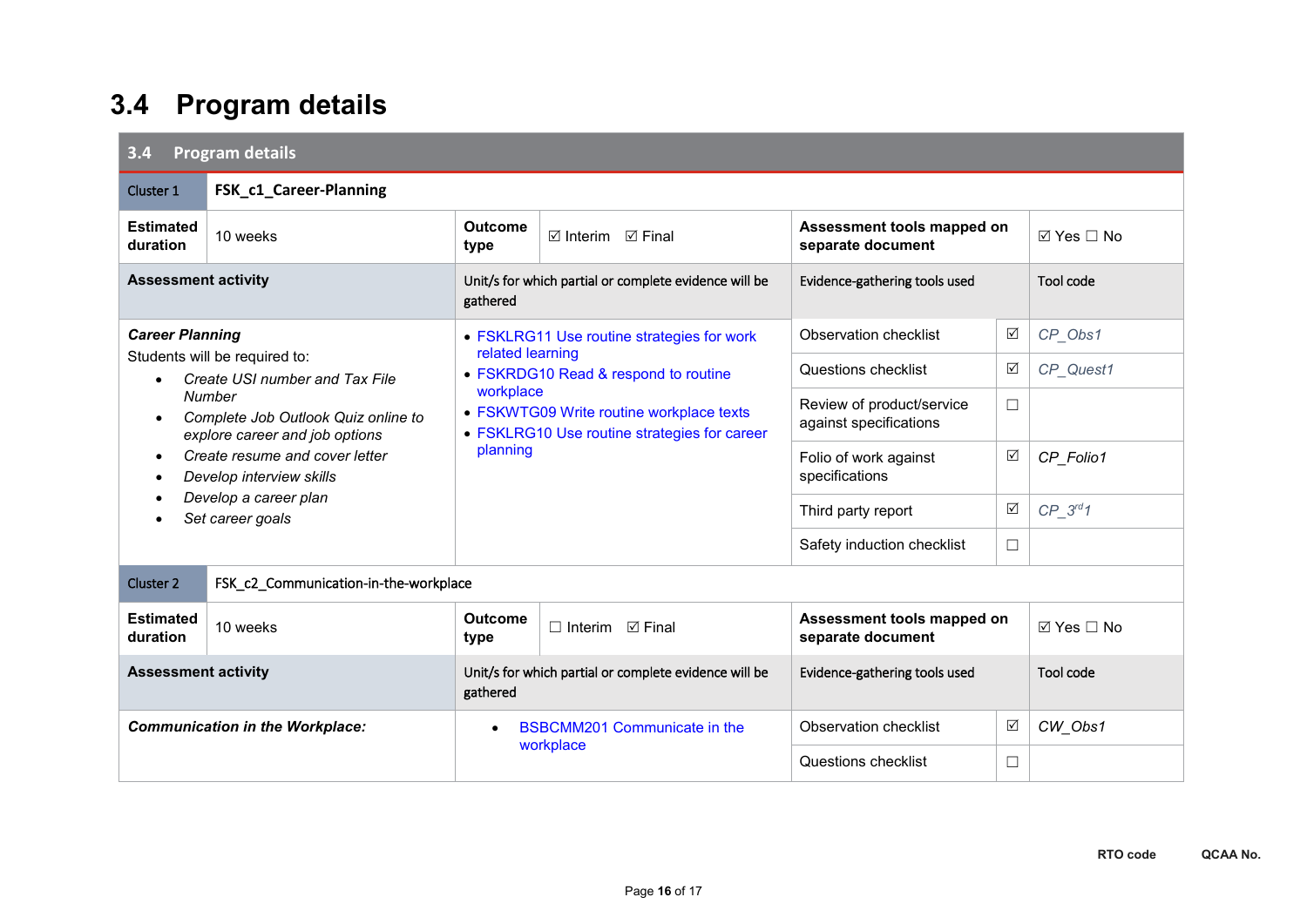#### **3.4 Program details** Students will develop skills with day to day workplace communications including: • *Read and comprehend workplace information, in this case… Risk Assessments.* • *Communicate via email in a workplace environment* • *Complete workplace incident form* • *Learn about communication strategies* • *Work in a team on a project and reflect on performance and communication within the team.* • [FSKOCM06 Use oral communication](https://training.gov.au/Training/Details/FSKOCM06)  [skills to participate in workplace teams](https://training.gov.au/Training/Details/FSKOCM06) • [FSKDIG03 Use digital technology for](https://training.gov.au/Training/Details/FSKDIG03)  [routine workplace tasks](https://training.gov.au/Training/Details/FSKDIG03) Review of product/service against specifications ☐ Review folio of work against specifications *CW\_Folio1* Third party report *v*  $\boxed{\emptyset}$  *CW* 3<sup>rd</sup>1 Safety induction checklist  $\Box$ Cluster 3 **FSK\_c3\_In-The-Workplace Estimated duration** 10 weeks **Outcome Outcome □** Interim **☑ Final Assessment tools mapped on <br>type <b>b** separate document **Beparate document** yes <u>Mapped on</u> yes <u>M</u> Yes <u>M</u> No **Assessment activity** Unit/s for which partial or complete evidence will be gathered Evidence-gathering tools used Tool code **In The Workplace** Students will gain practical experience in a workplace by: • *Create a resource for a work environment – in this case, create a resource for a school class.* • *Redevelop the resource based on feedback* • *Suggest improvements to re-develop the resource.* • *Identify a potential workplace problem and propose a solution.* • *[FSKLRG09 Use strategies to respond to](https://training.gov.au/Training/Details/FSKLRG09)  [routine workplace problems](https://training.gov.au/Training/Details/FSKLRG09)* • *[FSKOCM07 Interact effectively with others at](https://training.gov.au/Training/Details/FSKOCM07)  [work](https://training.gov.au/Training/Details/FSKOCM07)* • *[BSBIND201 Work effectively in a business](https://training.gov.au/Training/Details/BSBIND201)  [environment.](https://training.gov.au/Training/Details/BSBIND201)* Observation checklist  $|\mathbb{Z}|$  *IW\_Obs1* Questions checklist  $\Box$ Review of product/service against specifications ☐ Review folio of work against specifications  $\boxtimes$  *IW Folio1* Third party report  $\boxed{\emptyset}$  *IW* 3rd1 Safety induction checklist  $\Box$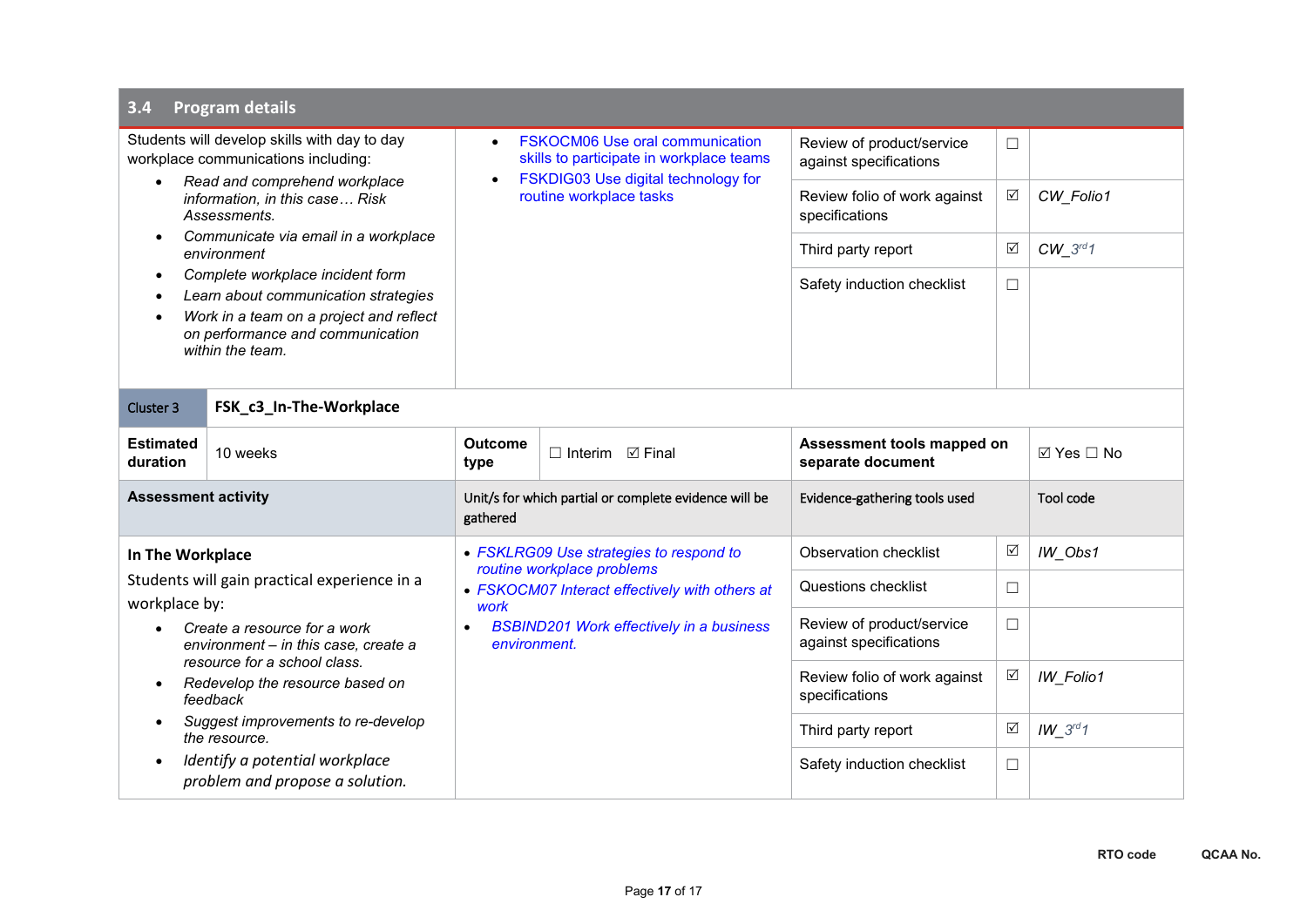| <b>Program details</b><br>3.4                                                                                                                                                                                                                                                                                                                                                                                                                                                                                        |                                |                                                                   |                                                                                      |                                                             |        |                           |
|----------------------------------------------------------------------------------------------------------------------------------------------------------------------------------------------------------------------------------------------------------------------------------------------------------------------------------------------------------------------------------------------------------------------------------------------------------------------------------------------------------------------|--------------------------------|-------------------------------------------------------------------|--------------------------------------------------------------------------------------|-------------------------------------------------------------|--------|---------------------------|
| Identify work and personal priorities<br>and achieve a work/life balance.<br>Personal Protective Equipment<br>$\bullet$<br>Identify work and personal priorities<br>and achieve a work/life balance.<br>Employee and employer rights                                                                                                                                                                                                                                                                                 |                                |                                                                   |                                                                                      |                                                             |        |                           |
| Project 4                                                                                                                                                                                                                                                                                                                                                                                                                                                                                                            | FSK_c4_Safety-in-the-Workplace |                                                                   |                                                                                      |                                                             |        |                           |
| <b>Estimated</b><br>duration                                                                                                                                                                                                                                                                                                                                                                                                                                                                                         | 10 weeks                       | <b>Outcome</b><br>$\Box$ Interim $\Box$ Final<br>type             |                                                                                      | Assessment tools mapped on<br>separate document             |        | $\boxtimes$ Yes $\Box$ No |
| <b>Assessment activity</b>                                                                                                                                                                                                                                                                                                                                                                                                                                                                                           |                                | Unit/s for which partial or complete evidence will be<br>gathered |                                                                                      | Evidence-gathering tools used                               |        | Tool code                 |
| <b>Safety in the Workplace</b><br>Students will gain exposure to elements of<br>workplace signs, health and safety including:<br>Identify signs and evacuation maps<br>Identify hazards and effect of hazards<br>and hazard prevention.<br><b>Create Standard Operating Procedure</b><br><b>Workplace Health and Safety</b><br>Duty holders and their responsibilities<br>Students will also complete three maths exams,<br>based on measurements, calculations and units<br>encountered in a variety of workplaces. |                                |                                                                   | • FSKRDG09 - Read and respond to Standard<br>operating procedures                    | Observation checklist<br>☑<br>Questions checklist<br>$\Box$ |        | WHS_Obs1                  |
|                                                                                                                                                                                                                                                                                                                                                                                                                                                                                                                      |                                |                                                                   | • BSBWHS201 - Contribute to health and safety<br>of self and others                  |                                                             |        |                           |
|                                                                                                                                                                                                                                                                                                                                                                                                                                                                                                                      |                                |                                                                   | • FSKNUM14 - Calculate with whole numbers &<br>familiar fractions, decimals for work | Review of product/service<br>against specifications         | $\Box$ |                           |
|                                                                                                                                                                                                                                                                                                                                                                                                                                                                                                                      |                                | $\bullet$<br>work                                                 | FSKNUM15 - Estimate, measure, and<br>calculate routine metric measurements for       | Review folio of work against<br>specifications              | ☑      | <b>WHS_Folio1</b>         |
|                                                                                                                                                                                                                                                                                                                                                                                                                                                                                                                      |                                |                                                                   |                                                                                      | Third party report                                          | ☑      | WHS $3^{rd}1$             |
|                                                                                                                                                                                                                                                                                                                                                                                                                                                                                                                      |                                |                                                                   |                                                                                      | Safety induction checklist                                  | □      |                           |